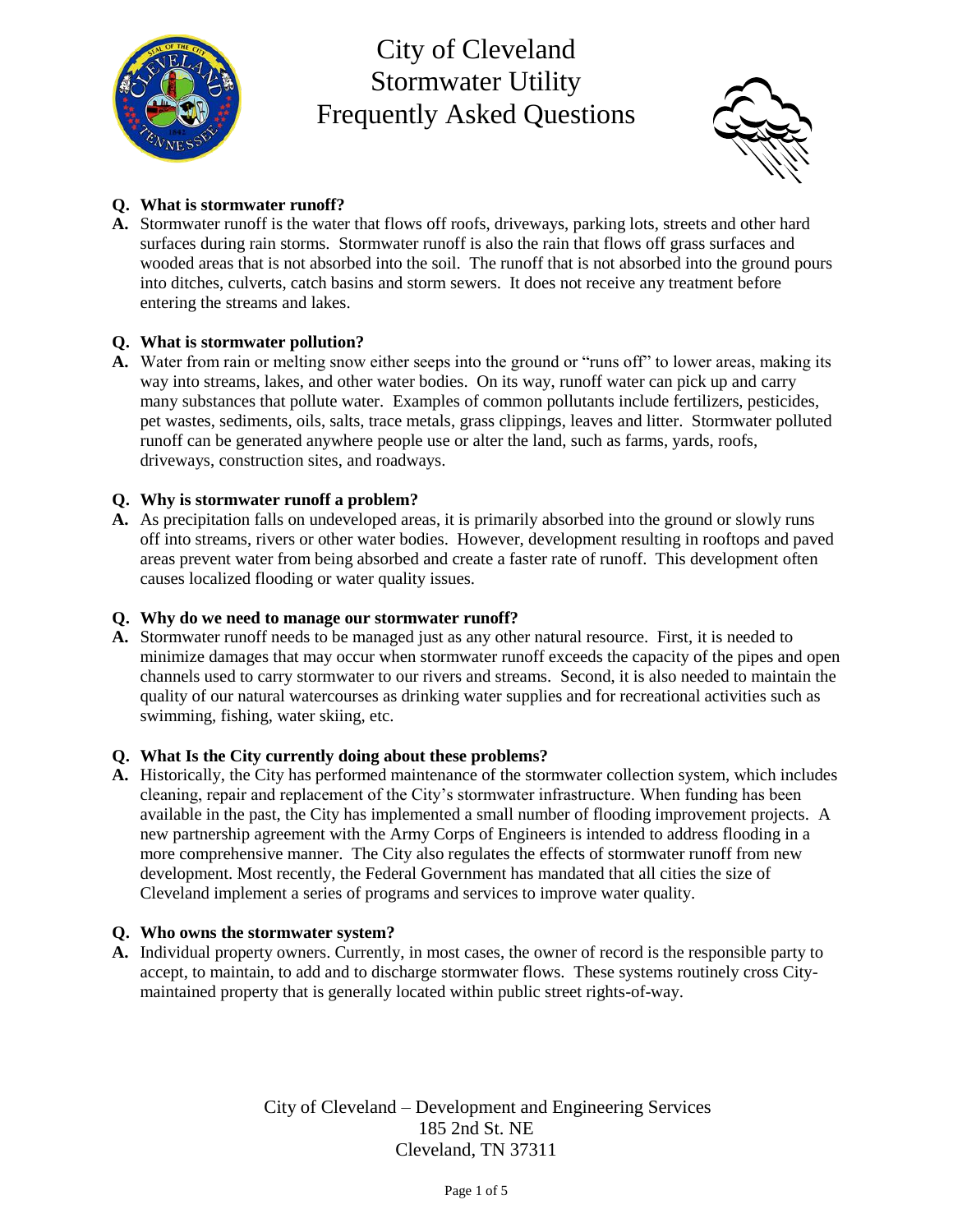



## **Q. What is the City's responsibility for stormwater?**

**A.** The City is responsible for managing all aspects of stormwater within its jurisdiction. The City operates and maintains drainage facilities that are located within the public right-of-way or public easements. The City is also responsible for the water quality of natural streams within its jurisdiction as designated by both the State and Environmental Protection Agency (EPA). The City does not maintain facilities that are located on private property or that fall under the jurisdiction of other local governments.

### **Q. How does the City currently pay for its stormwater services?**

**A.** Stormwater services are primarily funded from revenue derived from property taxes collected by the City, which are held in the City's General Fund. As such, stormwater must compete for these funds with other City services such as parks, roads, fire, police, etc. In addition, a small fee was established in 2014 to generate funding for a study to address long-term funding needs.

Due to the high demand on the General Fund over the past several years, the City has not been able to set aside enough funds to adequately address all the City's stormwater needs. Although the city has done a good job managing the existing program on a limited budget, the backlog of stormwater projects to address significant flooding issues in the City has grown and the new, federally mandated water quality programs that must be implemented have strained existing resources.

#### **Q. Why has City of Cleveland chosen to implement a separate fee for stormwater management?**

**A.** By establishing a dedicated funding source through stormwater fees, the City can ensure that the revenue required to manage and maintain this important system is available. A stormwater utility program will enable the City to take a more aggressive approach to stormwater management. The additional funds raised through the stormwater fee will allow the City to address the flooding relief projects that will be proposed by the Army Corps of Engineers flood study. The City will also be able to provide an increased level of system maintenance and repair that is necessary to support the aging infrastructure in Cleveland. In addition, the utility fees will enable the City to construct necessary capital improvement projects to reduce the risk to public health and safety from flooding. Finally, the fees will support the development of a comprehensive stormwater management and water quality improvement plan, as mandated by the Federal and State governments.

#### **Q. How did the City of Cleveland develop its stormwater utility program?**

**A.** The City hired an independent consulting firm to perform a review of the City's current stormwater program and to identify long-term funding needs to address city-wide flooding concerns and regulatory requirements. The results of the study were presented to the City's Stormwater Regulations Board and the City Council for consideration. On May 26, 2015, the City held a public hearing to receive comments on the recommended program and held the first vote. On June 22, 2015 the City Council held the final vote, and approved the ordinance establishing the new stormwater utility program.

#### **Q. What is the basis for the fee that is charged?**

**A.** The stormwater utility fee is based on the square footage of impervious surface area on your lot. The vast majority of utilities across the country have found this to be the most equitable way to charge and collect revenues for this program. A stormwater utility fee is similar to a water or sewer fee. In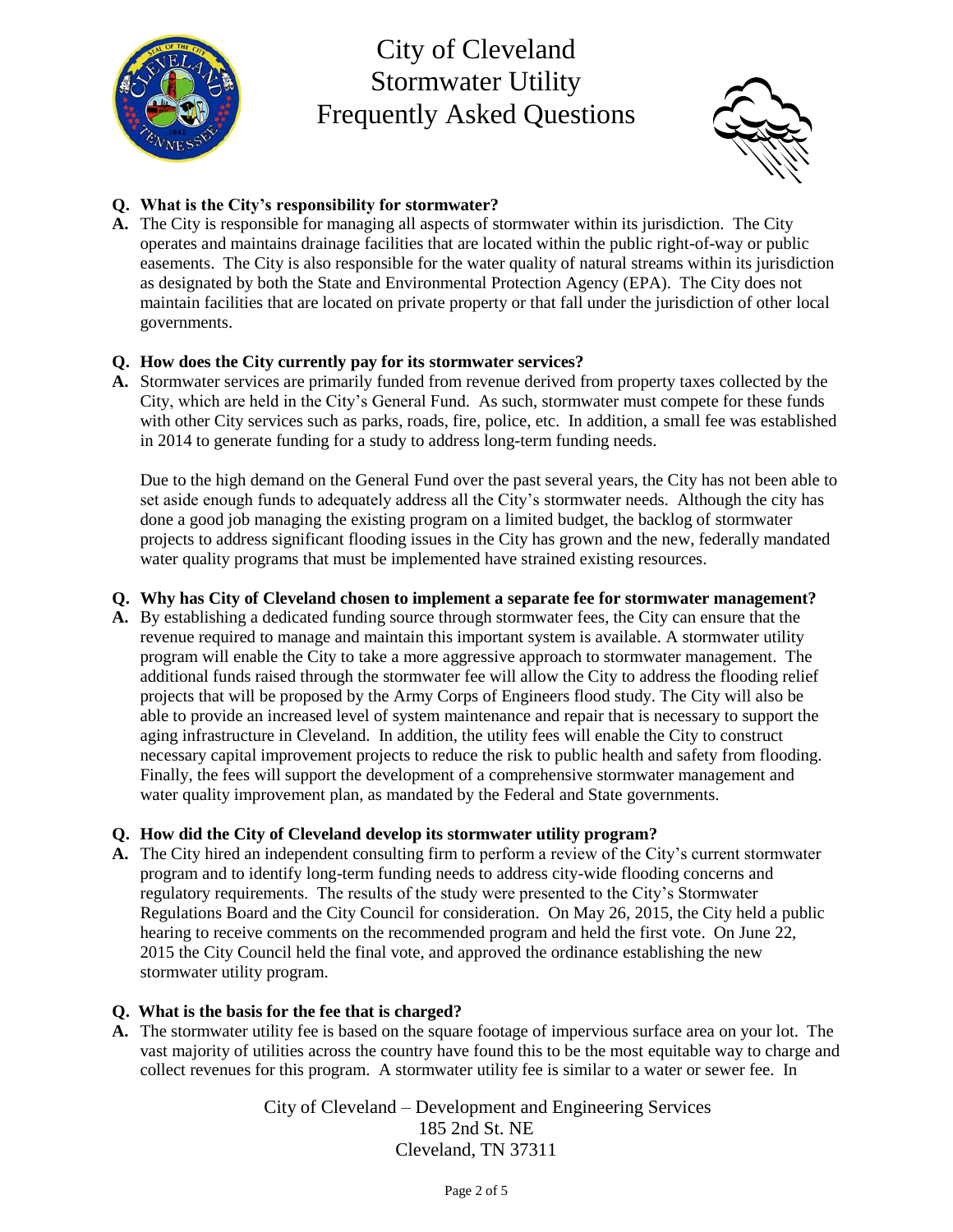



essence, customers pay a fee related to the amount of runoff generated from their site, which is directly related to the amount of impervious surface on the site.

### **Q. What is impervious surface area?**

**A.** Impervious surface area is any surface that does not readily absorb water and impedes the natural infiltration of water into the soil. In terms of the ordinance, it means the number of square feet of horizontal surface covered by buildings, and other impervious surfaces. Common examples include roofs, driveways, parking areas, sidewalks, patios, decks, tennis courts, concrete or asphalt streets, crushed stone and compacted gravel surfaces.

### **Q. Why do I have to pay a stormwater fee?**

**A.** The City is responsible for providing building and maintaining infrastructure for drainage and flood control as well as compliance with new Federal and State regulations on water quality. This includes installation and maintenance of storm drains, inlets, and ditches as well as ensuring State programs such as erosion and sediment control are provided on construction sites. All of these services are done to protect personal and public property as well as provide for a healthy environment. Funding is not provided by Federal or State government for these services.

#### **Q. When will the stormwater fee take effect?**

**A.** The existing stormwater charge on the current Cleveland Utility bill will be replaced by the new stormwater utility fee starting in January 2016.

### **Q. Why is there a stormwater fee instead of a tax?**

**A.** A property's value does not affect runoff, so property taxes are not the most equitable way to pay for stormwater services. For example, a high-rise building and a shopping mall may have similar value and pay similar property taxes. However, the shopping mall produces more runoff because of the amount of parking and rooftops. The fee system ensures the shopping center pays a higher stormwater fee than the high rise.

#### **Q. Are tax-exempt properties also exempt from the stormwater fee?**

**A.** No, because it is a fee – not a tax. Taxes are based on the value of the property. The stormwater fee is assessed based on the amount of impervious surface on the property (i.e. hard surfaces such as roofs, driveways and parking lots), which is directly related to the amount of runoff the property produces. The runoff generated by these impervious surfaces contributes to pollution and flooding problems and, therefore, all property owners should pay their share of the costs.

### **Q. What is a Single Family Unit (SFU)?**

**A.** A SFU is the average square footage of the impervious surface area (measured in square feet) for a single family residential property determined pursuant to the City's new ordinance. That amount is 3,830 square feet. The SFU was determined by performing detailed measurements of impervious surfaces contained on a sample of single family residential properties selected at random across all areas of the City. The resulting data was analyzed and the average impervious surface value for the data set determined the SFU value.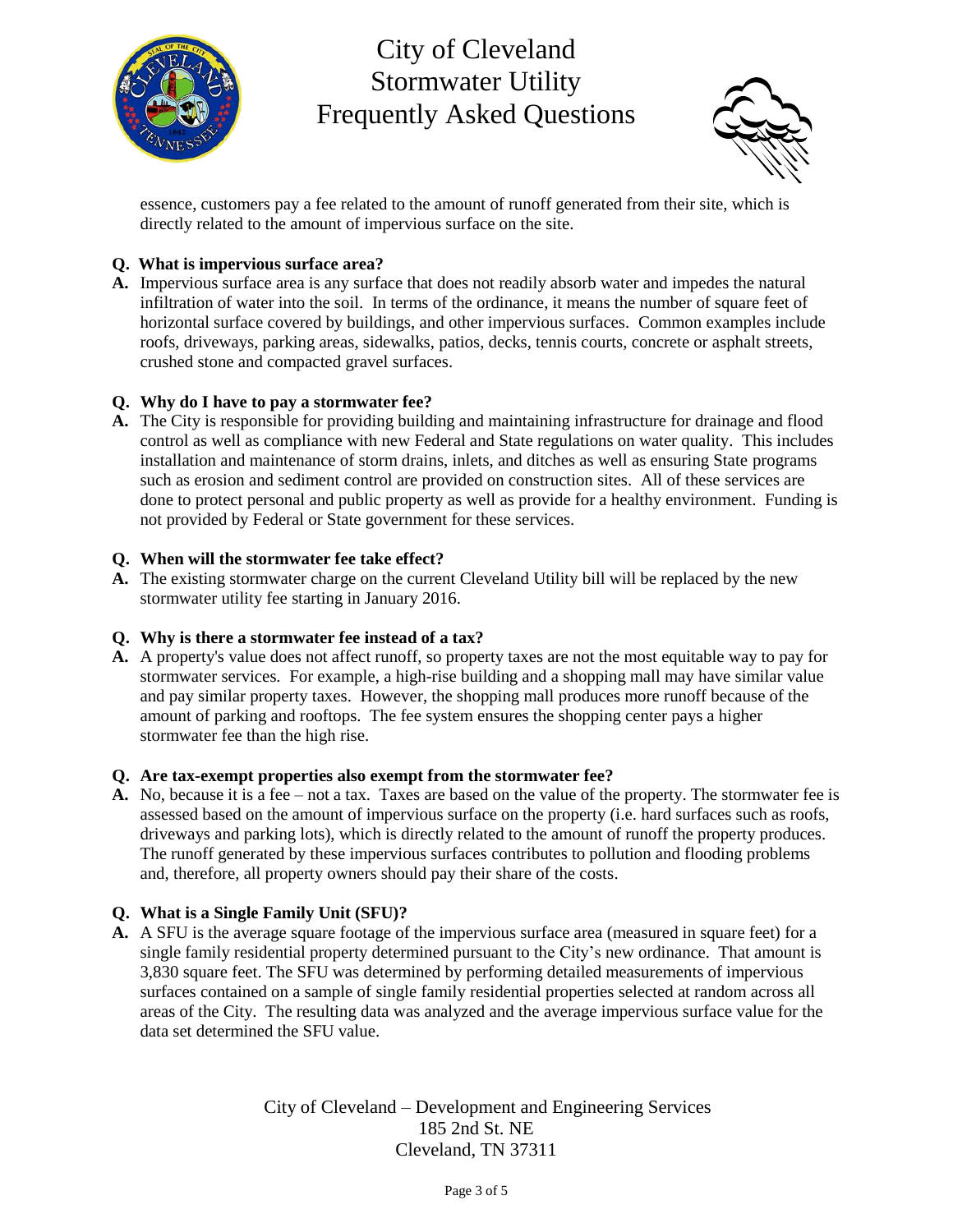



# **Q. How will single-family residential properties be billed?**

**A.** Most single-family homes will be charged a rate of \$3.25 each month. However, for equity purposes, the City Council has approved a tiered rate system, whereby very small homes will pay a slightly lower rate (\$1.65 each month) and very large homes will pay a higher rates (\$4.90 each month). The City's fee will appear on the Cleveland Utilities bill that you receive each month according to the table below.

| <b>Description</b>                        | <b>Monthly Fee</b>                    |
|-------------------------------------------|---------------------------------------|
| Rate - Single Family Residential Property | <b>Charge per Dwelling Unit</b>       |
| Tier (square feet of impervious area)     |                                       |
| 0 to 1.775                                | 50% of base rate or \$1.65 per month  |
| 1,776 to 5,900                            | 100% of base rate or \$3.25 per month |
| 5,901 and beyond                          | 150% of base rate or \$4.90 per month |

*Please note that the placement within the tier is NOT based on the square footage of your living space, but rather the square footage of the impervious area on your property (rooftop, driveway, patio, etc.).*

- **Q. How will non-single residential properties (such as duplexes, apartments, condos, etc.) be billed?**
- **A.** If you are located in a non-single family property, the monthly fee will follow the table below. If you are the owner of a complex that receives the utility bill for multiple units, you will receive a charge for each dwelling unit in your complex. The City's fee will appear on the Cleveland Utilities bill that you receive each month.

| <b>Description</b>                            | <b>Monthly Fee</b>                   |
|-----------------------------------------------|--------------------------------------|
| Rate – Non-Single Family Residential Property | <b>Charge per Dwelling Unit</b>      |
| Subcategory                                   |                                      |
| Duplex/Triplex/Quadplex                       | 50% of base rate or \$1.65 per month |
| Apartments (5+ units)                         | 40% of base rate or \$1.30 per month |
| Town Homes                                    | 40% of base rate or \$1.30 per month |
| Mobile Homes                                  | 70% of base rate or \$2.30 per month |

### **Q. How are non-residential property fees determined and billed?**

**A.** All non-residential properties will be billed at a rate based on their impervious area as well. To determine the monthly fee, divide the total impervious area of your property by 3,830 square feet (or one Single Family Unit) to obtain the number of SFUs and multiply by the base single family rate (\$3.25 per month per SFU). Impervious areas were determined by analyzing aerial photographs to identify the amount of impervious surface on each property. For the majority of properties, the City's fee will be billed on the Cleveland Utilities bill. However, in some circumstances, alternative billing methods may be used.